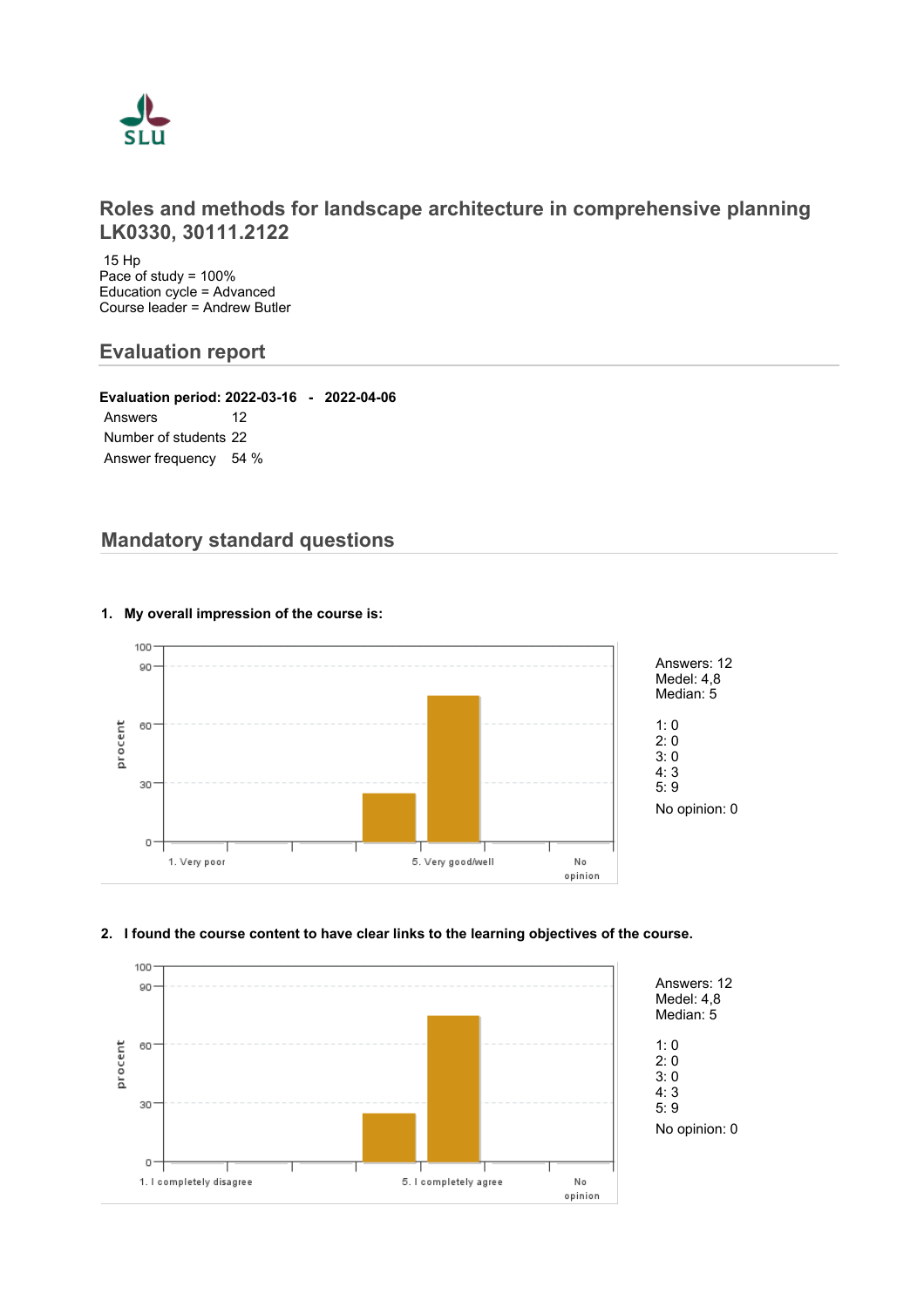

## **3. My prior knowledge was sufficient for me to benefit from the course.**

### **4. The information about the course was easily accessible.**



### **5. The various course components (lectures, course literature, exercises etc.) have supported my learning.**



# **6. The social learning environment has been inclusive, respecting differences of opinion.**

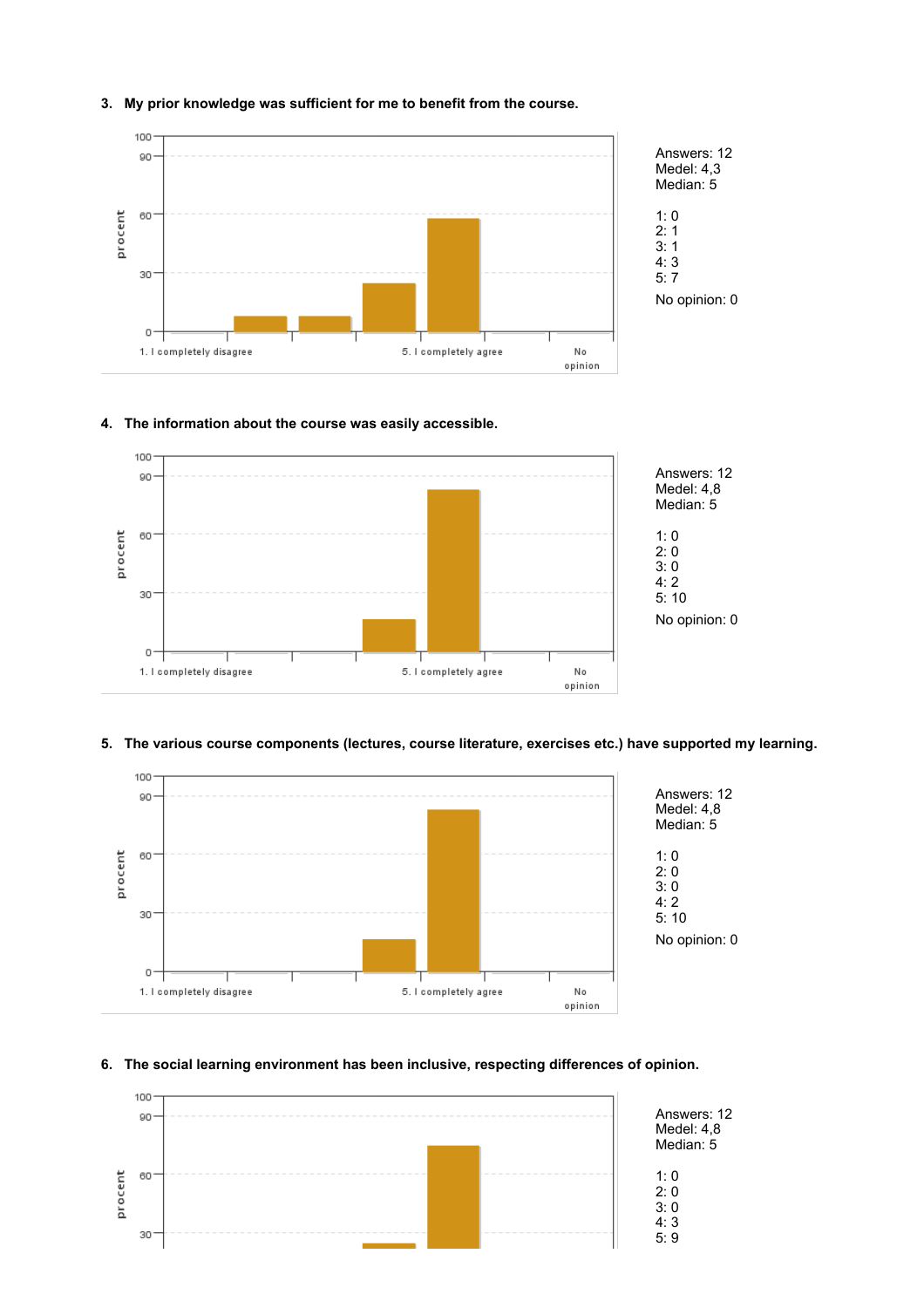

#### 100 Answers: 12 90 Medel: 3,8 Median: 4 procent 60 1: 0  $2:0$ 3: 5 4: 5 30 5: 2 No opinion: 0  $O -$ 1. I completely disagree 5. I completely agree No opinion

# **7. The physical learning environment (facilities, equipment etc.) has been satisfactory.**

**8. The examination(s) provided opportunity to demonstrate what I had learnt during the course (see the learning objectives).**



# **9. The course covered the sustainable development aspect (environmental, social and/or financial sustainability).**



**10. I believe the course has included a gender and equality aspect, regarding content as well as teaching practices (e.g. perspective on the subject, reading list, allocation of speaking time and the use of master suppression techniques).**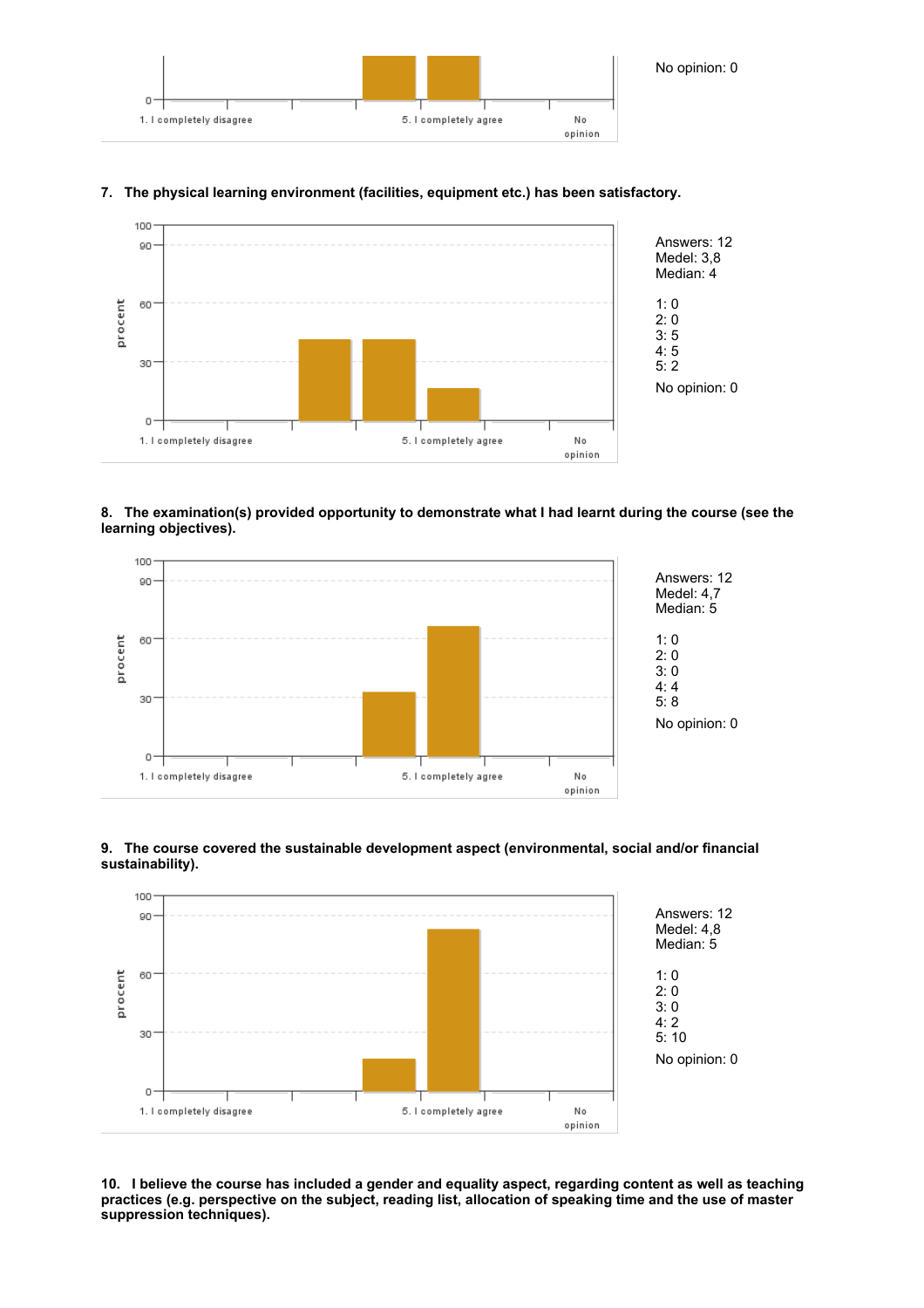

# Answers: 12 Medel: 4,4

No opinion: 0

# **11. The course covered international perspectives.**



# **12. On average, I have spent … hours/week on the course (including timetabled hours).**



# **13. If relevant, what is your overall experience of participating in all or part of your course online?**

![](_page_3_Figure_8.jpeg)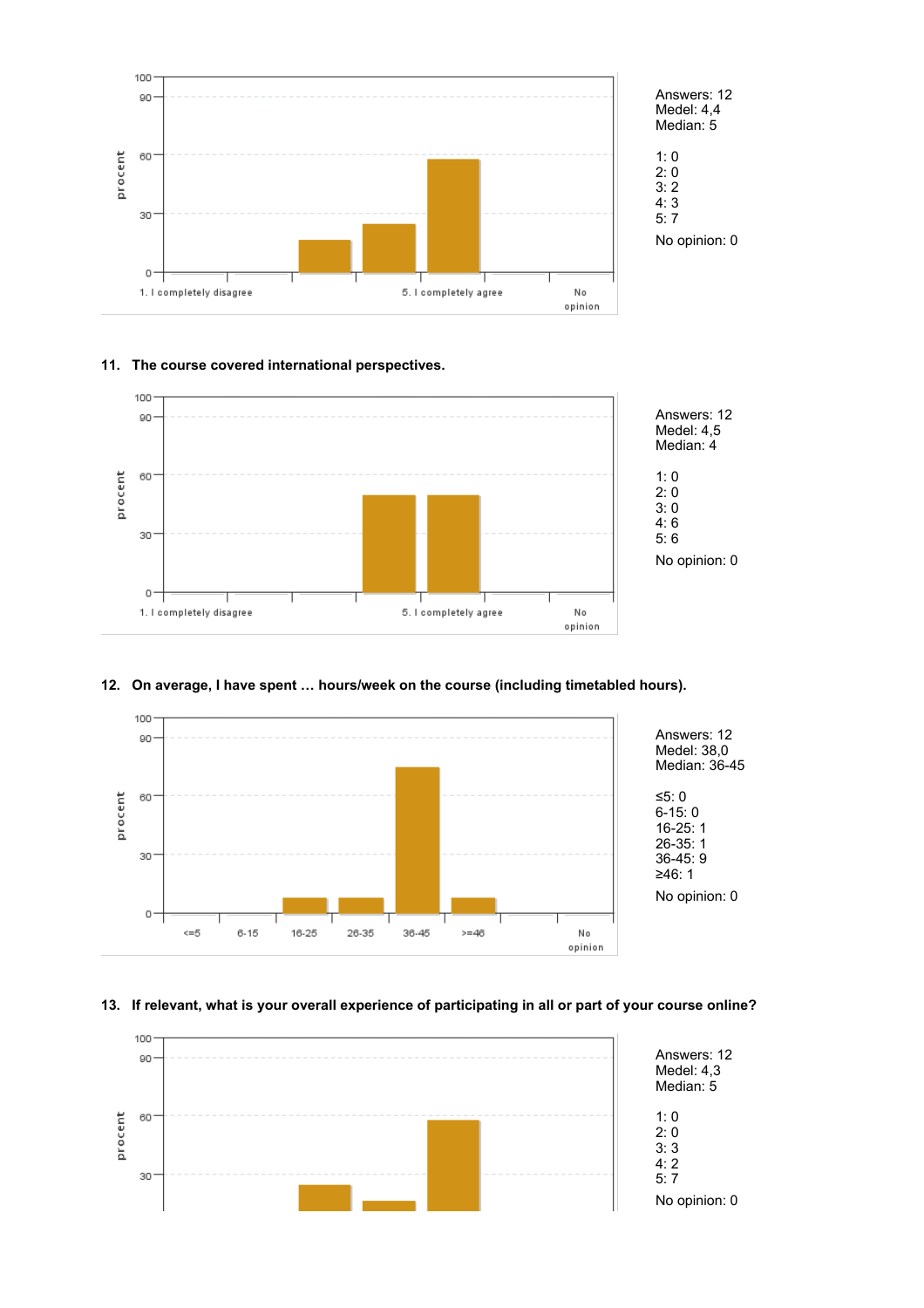![](_page_4_Figure_0.jpeg)

- **14. If relevant, please share what worked well when participating in teaching on distance**
- **15. If relevant, please share what worked less well when participating in teaching on distance**

# **Additional own questions**

### **16. I think the course literature has been relevant and interesting**

![](_page_4_Figure_5.jpeg)

![](_page_4_Figure_6.jpeg)

# **17. I think the literature seminars have worked well**

# **18. Exercise 1 'Analyse and compare plans' was relevant and useful for the course**

![](_page_4_Figure_9.jpeg)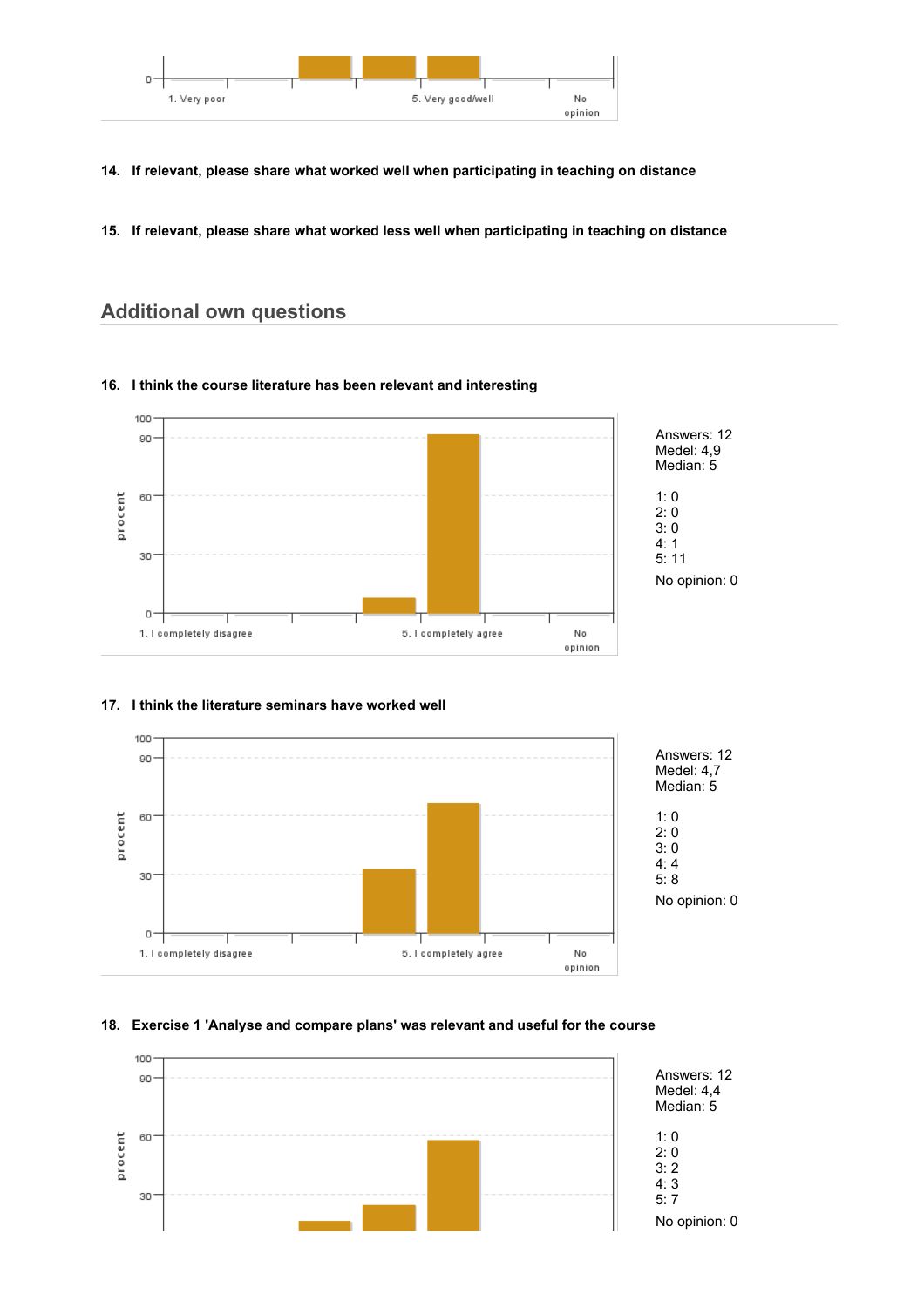![](_page_5_Figure_0.jpeg)

![](_page_5_Figure_1.jpeg)

# **19. Exercise 2 'Landscape Analysis' provide a good basis for understanding the landscape of Tierp**

### **20. Exercise 3 'Visions and Scenarios' provided a solid grounding for the project work**

![](_page_5_Figure_4.jpeg)

#### **21. Exercise 4 'Stakeholders and participation' was useful and relevant for the project work.**

![](_page_5_Figure_6.jpeg)

# **22. The final group project worked well**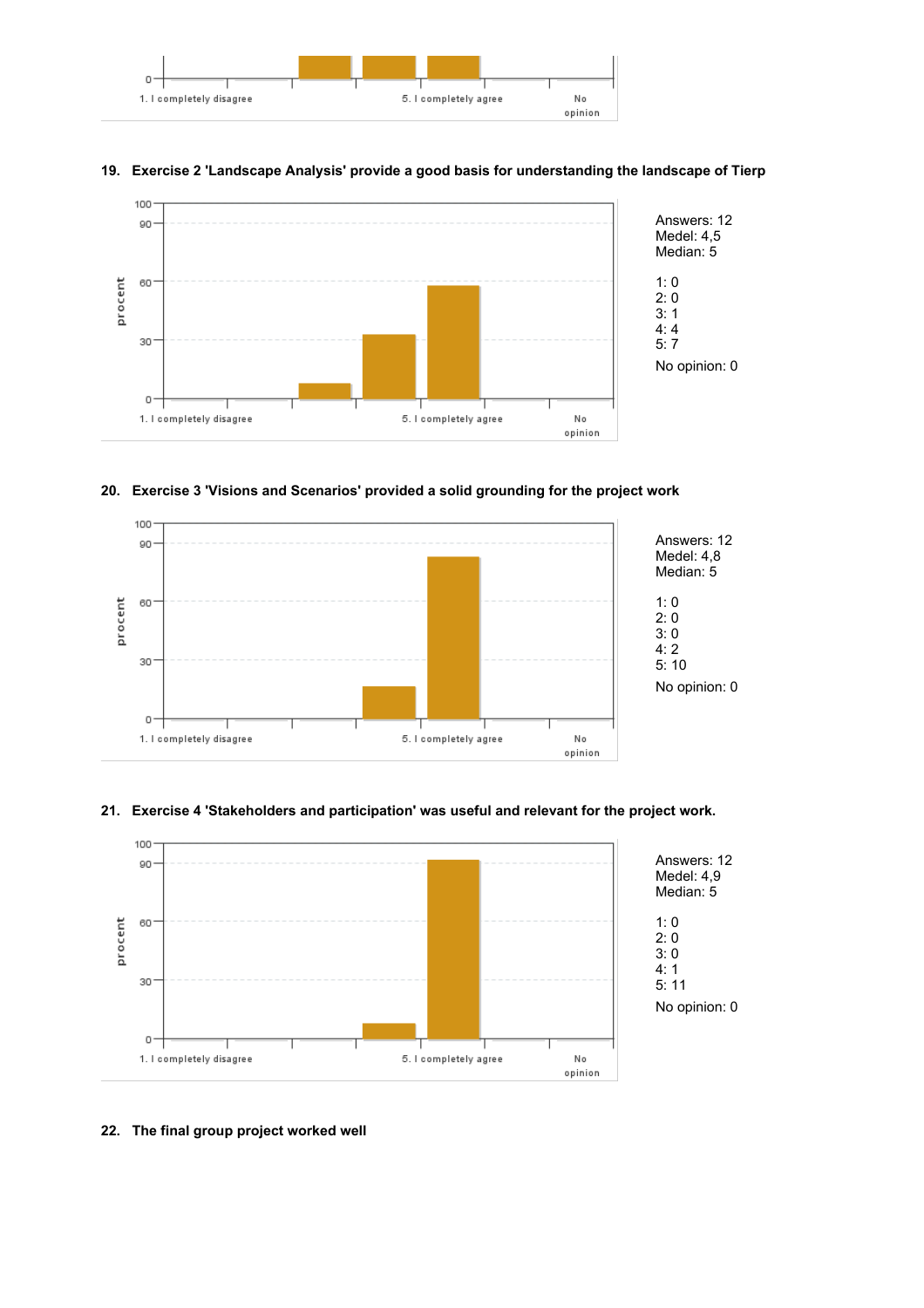![](_page_6_Figure_0.jpeg)

# **23. The individual essay allowed me to develop my thouhgts about planning**

![](_page_6_Figure_2.jpeg)

#### **24. The course has developed my critical and analytical thinking**

![](_page_6_Figure_4.jpeg)

#### **25. Please state one aspect of the course that you were very happy with.**

**25. Please give us one suggestion of what could be improved with the course.**

# **Course leaders comments**

Once again this course has been a joy to teach and we are really happy to see some of the unbelievable comments from the students. The students engaged and invested in the course from the start creating a great atmosphere that helped develop healthy and stimulating discussions. We are truly thankful to all our students who made the course so enjoyable to teach… and for providing great evaluation.